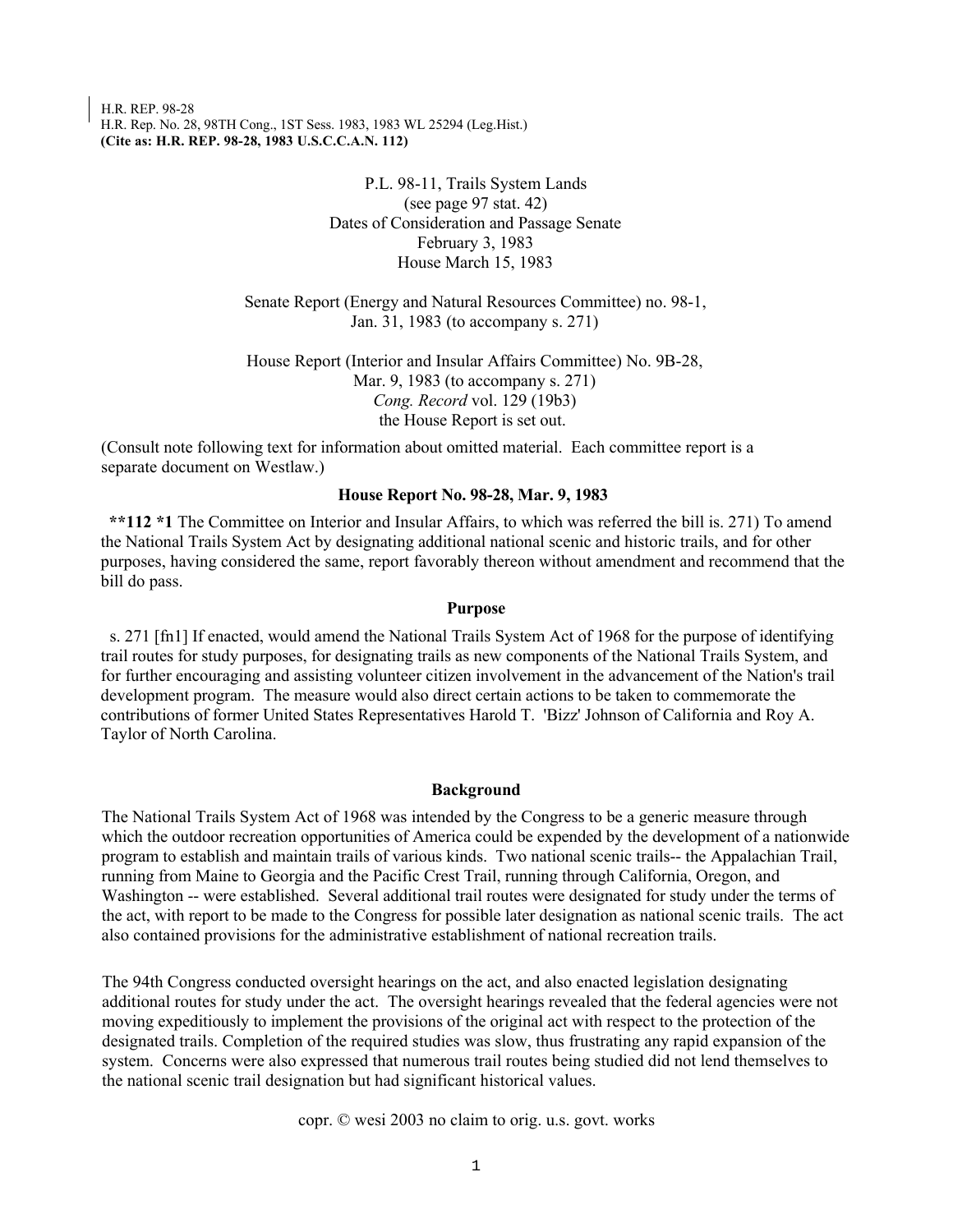The 95th Congress responded to these concerns with the enactment of amendments to the act which established an expedited program to complete the protection of the Appalachian Trail. Further amendments established a new category of national historic trails under the parent act, and designated several additional components of the national system.

The hearings and related discussions during these recent sessions of congress brought forth several points from the trails community and agency professionals also responsible for the implementation of National Trails System Act in the Departments of Agriculture and the Interior. There was a consensus that the diverse needs of various types of trail users could not be met by federal agencies alone. Volunteer efforts by interested trail users themselves, working in concert with various levels of government, have been highly effective in expanding trail recreation opportunities at low cost. Finally, with a decade of experience under the 1968 act to draw upon, there was a sense that a number of adjustments to the act could be made to enhance the ability to advance trail recreation programs in a variety of ways: [fn2]

The production of that effort, H.R. 8087, was reported by the House Committee on Interior and Insular Affairs and subsequently adopted by the House of Representatives on September 22, 1980. Although the Senate later approved a modified text of H.R. 8087 as part of another measure, disagreement with other items not related to the trails measure prevented the final enactment of the legislation. [fn3]

H.R. 861 as reported last Congress by the Senate Committee on Energy and Natural Resources, was a refinement of the measure which was approved by the House of Representatives during the 96th and 97th Congresses. The bill as introduced in the House contained the text approved by the Senate in 1980. Following additional hearings in 1981, the House committee recommended a revised text which eliminated most of the items which could require future federal expenditures. The house-amended text was also more cautious in designating any additional components of the National Trails System, deleting several proposed national historic trails in order to permit additional review by the Department of the Interior. Additional recommendations reflected continuing efforts to encourage the expansion of trail recreation opportunities across the Nation at low cost. H.R. 861 placed a greater reliance on citizen participation than ever before to accomplish the purpose of the National Trails System Act of 1968.

H.R. 861,. as reported by the Senate Committee on Energy and Natural Resources in the 97th Congress, further amended the House passed act to include: several clarifying amendments; expansion of the volunteer authority to other land managing agencies besides the NPS and Forest Service; the deletion of a section limiting the imposition of entrance fees or admission to certain federal areas.

S. 271 as introduced contained the exact language of H.R. 861 as amended and reported by the Senate Committee on Energy and Natural Resources in the last Congress, except that the authorization of funds was changed to fiscal year 1984 instead of fiscal year 1983.

# **Section-by-Section Analysis**

Section 101 restricts spending authority in this bill to begin with fiscal year 1985. Constructural obligations are also "to be limited to amounts which are made available through appropriations measures. Section 201 provides a short title for the trails title of this legislation. Section 202 amends section 2 of the National Trails Systems Act to make a technical correction, and to add a new subsection to recognize the contributions made by volunteers in developing and maintaining trails. It is further made a purpose of the Trails Act to encourage and assist this volunteer involvement. Section 203 amends section 3 of the act to clarify the term 'national scenic trails,' as defined in the act, so that it will apply to trails which can be developed in a wide variety of land forms. This underscores the opportunity to consider the designation of such trails throughout the many different physiographic regions of the Nation.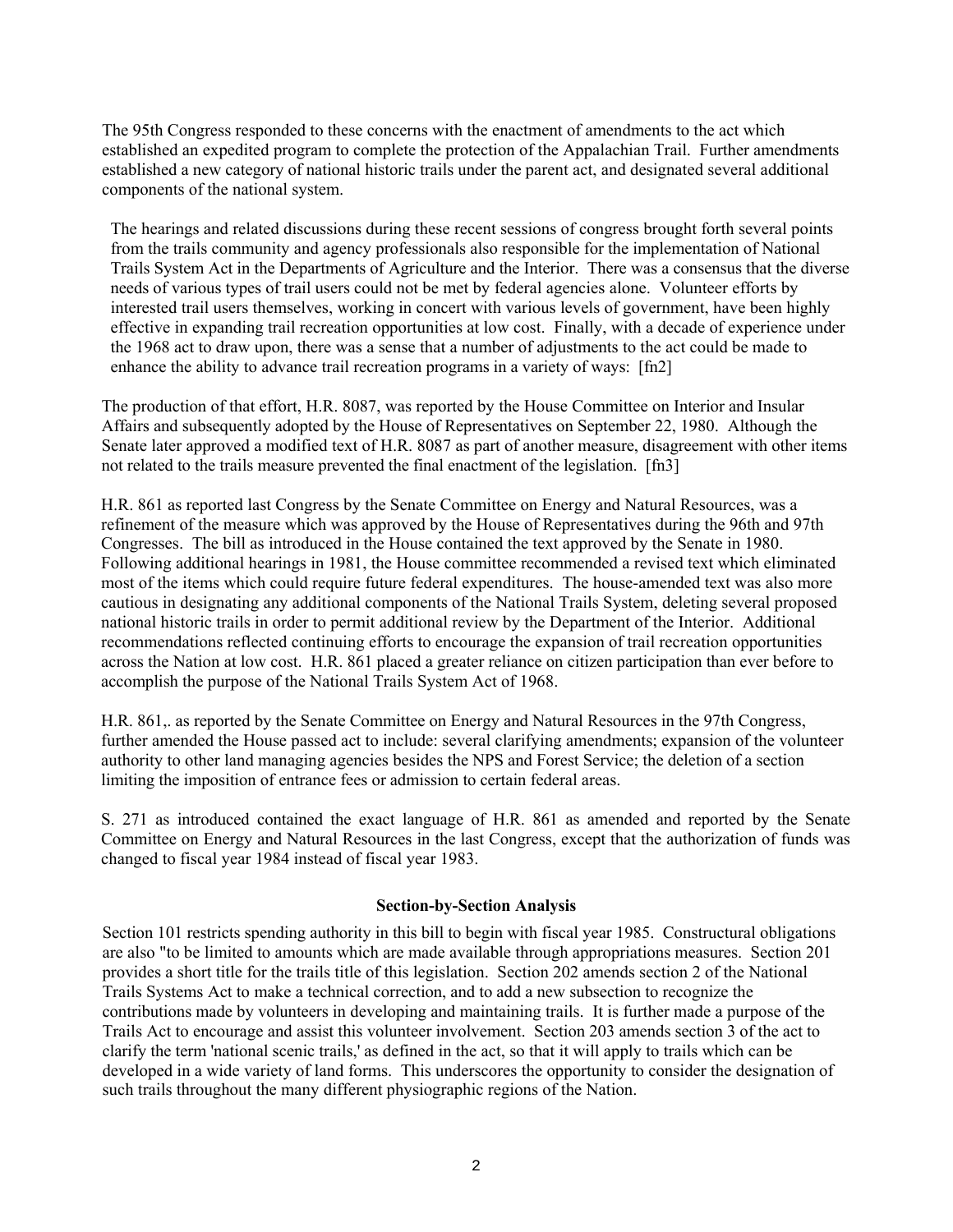With regard to section 203(6), the committee recognizes that the October 1, 1982 date has passed, and ideally should have been updated in the bill. The October 1, 1982 date, included in the original bill in the 96th Congress, was selected with the idea of providing an approximate two-year time period for preparation of the plan. Since the deadline date in the bill is not attainable, the committee reaffirms its original intent that the National Trails System Plan should be transmitted to Congress after approximately two years of preparation time, and suggests that an appropriate transmittal date would be October 1, 1985. The section also makes wording changes to apply to national historic trails. The changes would make clear that the federal protection components of such trails are established on qualifying segments of an historic route on federal lands. A specific definition of the term 'extended trails' is included to aid the agencies charged with studying potential national scenic and national historic trails.

A new subsection is added which will require the Secretary of the Interior to submit and update on a regular basis a comprehensive plan for the National Trails System. The plan is intended to identify those current and prospective nationally significant scenic and historic trails or routes which would constitute essential components of a national system, as well as other trails which would be desirable for comprising a completed nationwide system of trails (recreation, connecting or side trails, for example). Such a plan will be a valuable guide to the Committee and to the Congress in considering routes to be studied for future designation under the act, and will also assist the executive branch and the trails community in identifying trails which might be made a part of the system through executive action. Provisions are also made for consultation with the Secretary of Agriculture, the governors of the various states, and the trails community generally in the process of initially assembling and also revising this plan.

Section 204 amends section 4 of the act to add a clause which will permit national recreation trails to be designated on private lands when the owner consents. Conforming changes are also made throughout Section 4 to provide parallel authority for the secretaries of Agriculture and Interior with respect to designating national recreation trails. The secretaries should promptly devise and jointly adopt the criteria which both will subsequently use for future national recreation trail designations.

Section 205(a) amends section 5 of the act in several areas. First, three national scenic trails are established: Potomac Heritage, Natchez Trace, and Florida. In each establishing paragraph, provisions are made for defining the route, insuring public access to the route description, and placing the responsibility for administration of each trail with an appropriate department. In addition, certain special provisions applying to individual trails are made as follows:

-- Additional restrictions are placed on the Potomac Heritage Trail, defining the initial trail as only those corridor segments which lie within the boundaries of federal areas such as national forests or units of the National Park System. No lands outside of these existing areas may be directly acquired by the federal government for the trail. The secretary may designate other areas as segments of the trail only upon application from an appropriate state or local agency, and only if such segments meet the criteria in the act and are to be administered without direct expense to the federal government.

-- Limitations are placed on the Florida Trail which restrict any federal acquisition for the trail outside of federally administered areas to purchases from willing sellers. Designation of any segments of the trail outside federally administered areas must also be make only upon application from state or local agencies, and with a commitment that, once acquired, these segments would be administered without direct expense to the federal government.

Section 205(b) amends section 5(b) of the act to clarify that the feasibility of designating a trail is determined by physical potential of locating the trail and the costs associated with construction and acquisition.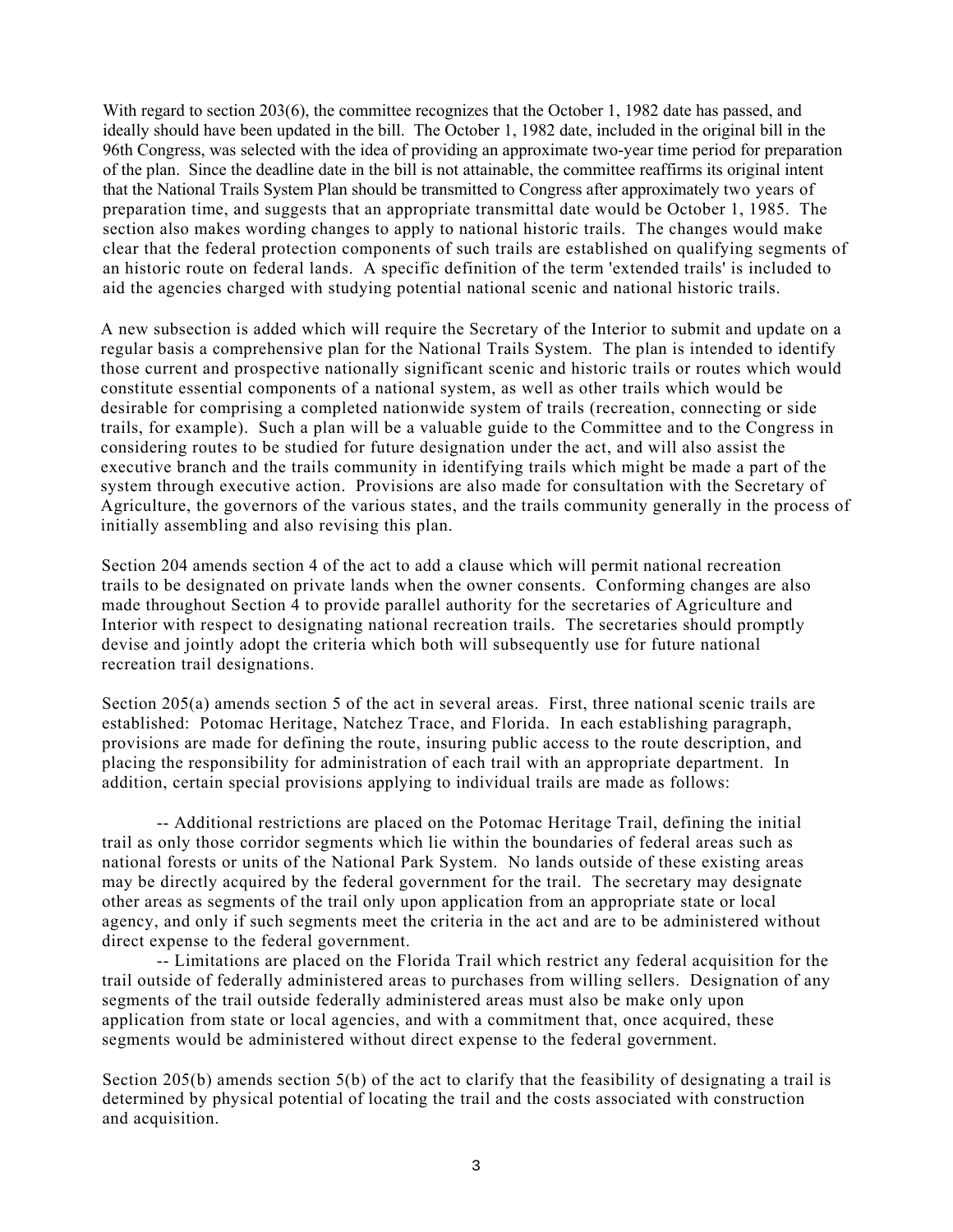Section 205(c) amends section 5(c) of the act. Six trail routes are authorized for study under the provisions of the act, as follows: the General Crook, Beale Wagon Road, Juan Bautista da Anza, Trail of Tears, Illinois, and Jedediah Smith trails. General route descriptions are included for each trail to be studied. Additional changes are made in subsections 5(d) and 5(f) of the act, including provisions for notifying the authorizing committees in the event that a secretary is unable to establish an advisory council for a trail, redefining the federal members of trail advisory councils, and requiring additional information in the management plans to be prepared for certain trails.

Section 205(c) directs the Secretary of Agriculture to study that portion of the Beale Wagon Road within the Kaibab and Coconino National Forests as part of the ongoing Forest Service management planning process. The study of the remaining 80% of this trail is deleted. Approximately 20% of the proposed trail is located within the National Forest System land and the remaining 80% on other public and private land which would normally be studied by the Department of the Interior.

Section 206 makes changes to section 6 of the act to strike out a proviso which required that any connecting or side trails must provide additional points of access. The committee notes that there may be other reasons, such as affording an opportunity for loop trails, to designate and mark such trails. It is also specified that any such designation on private lands may be accomplished only with the consent of the owner.

Section 206 also clarifies that the word 'secretary' means the appropriate secretary, so as to apply authorities to both the secretaries of Agriculture and the Interior.

Section 207 amends Section 7 of the act in a number of instances. Subsection 7(a) is amended by requiring that the secretary charged with overall administration of a national scenic or national historic trail must consult with all affected state and federal agencies. No presumption is to be made that a trail designation carries with it any transfer of management responsibility for affected federal lands. A mechanism is established where a management transfer may be negotiated, including a provision that such transferred segments will be subject to the usual laws, rules, and regulations governing management of lands administered by the receiving secretary, subject to whatever exceptions may be provided for in the transfer agreement. For example, the Secretary of the Interior who is responsible for administration of the Appalachian National Scenic Trail, could negotiate an agreement with the Secretary of Agriculture. This agreement might provide that a certain segment of the trail corridor, acquired by the National Park Service, would be transferred to the Forest Service for management, and would be governed by Forest Service rules and regulations, except that the agreement might specify that the transferred corridor segment would be managed with certain other constraints which would not apply to national forest land generally.

Subsection 7(c) is amended by authorizing the appropriate secretary to provide for trail interpretation sites along national scenic and national historic trails. These interpretive sites may be located at historic features along a trail, and are to be a low cost means of providing information about a trail, particularly that portion of the trail within the state where the site is located. Whenever possible such sites shall he operated and maintained by a state agency wherever possible. Section 7(e) of the act is amended to correct an existing error in the National Trails System Act, and to add a proviso which authorizes the acquisition of lands or easements from counties, local governments and municipalities for trail rights-of-ways, with their consent. Subsection 7(f) is amended to provide that the secretary may, with owner consent, acquire an entire tract when a portion of the tract lies outside a trail right-of-way. Lands so acquired outside the right-of-way (as originally established pursuant to section 7(a) of the act or as it has been or may be relocated consistent therewith) may be exchanged with states, political subdivisions, or private owners for other non-federal land within such a right- of-way. This is consistent with the existing exchange authorities of section 7(f). This provision is important in two respects. First, it permits acquisition of entire tracts when in the best interest of both the United States and the seller, and it permits exchanges of those lands unnecessary for the acquisition program with state, local governmental, and private owners of non-federal lands within the trail right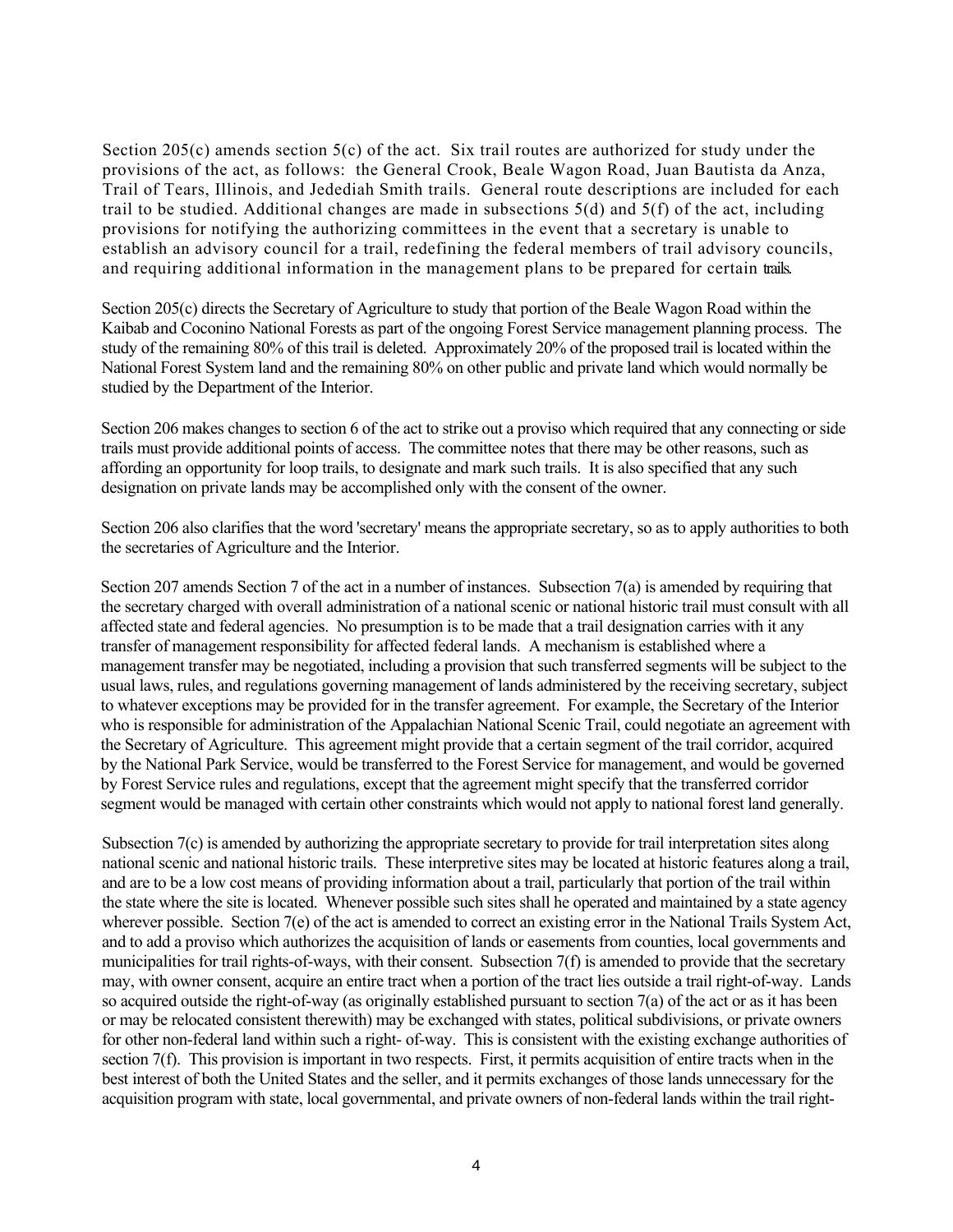of-way that should be protected. In addition, such lands not used for exchange may be disposed of under existing sale authorities.

Secondly, by permitting the proceeds from the disposal of any excess land not used for exchange to be credited to the account bearing the cost of the original acquisition, it permits additional flexibility to establish an optimum balance between trail ownership and trail protection. When appropriate, such lands outside an established (or amended) right-of-way can be sold, subject to protective conditions when deemed desirable, and the proceeds used to acquire other necessary right-of-way protection. The independent and concurrent authorities of the secretaries of the Interior and Agriculture are made explicit, and the disposal processes are to be consistent with existing authorities of the Secretary of the Interior in Public Law 90-401, including disposal at fair market value to the highest bidder, and as right of first refusal in the last owner of record.

Section 7(g) of the act is amended to make exception for designated protected components of a national historic trail or the Continental Divide Trail to the otherwise applicable exemption from the provisions of section  $4(f)$  of the Department of Transportation Act (49 USC 1653 $(f)$ ).

Subsection 7(h) of the act is amended relating to cooperative agreements. Initially, it will expand the existing use of cooperative agreements between the trail managers (primarily the National Park service and the Forest Service) and landowners, private organizations, states, and political subdivisions to fund, develop, operate, and maintain lands and facilities within and adjacent to trails. This is consistent with the traditional volunteer efforts underlying many of these trails and the important role that adjacent landowners should play in this process. It will also encourage the use of existing provisions concerning volunteers in the parks and forests as part of the cooperative agreements process to provide protection from liability for landowners, private volunteers, and the organizations participating in this effort. One problem with cooperative agreements has been that the private participants are placed in an uncertain position with regard to their personal liability, damage to their private property or increased likelihood of trespass arising out of such agreements. Private landowners are reluctant to voluntarily allow trail crossings or to sell a partial interest in their land for trail purposes when these questions remain unanswered. Similarly, volunteer trail clubs eager to assume additional responsibility for operation, development and maintenance of federally owned trail areas are also concerned about these uncertainties. This amendment attempts to address this problem in two ways. First, it encourages the state and local development of appropriate laws to protect private landowners from trespass resulting from trail use and from unreasonable personal liability and property damage caused by trail uses. This is to be accomplished pursuant to consultation between the appropriate secretary and these various jurisdictions. Second, this amendment encourages the expanded use of the provisions of the Volunteers in the Parks and Volunteers in the Forest Acts as a part of these cooperative agreements. This approach will protect the parties to these cooperative agreements from personal liability arising out of actions undertaken as a part of such an agreement. Should a farmer agree to allow trail passage across his land, for example, and to provide for routine management of that trail area, his actions in doing so would come under the provisions of the volunteer program and he would not be personally liable should activities taken within the scope of that agreement result in injury to another.

In this manner the provisions of this amendment to Section 7(h) of the act build upon existing and traditional cooperative efforts under the National Trails System Act program to utilize private, state, and local initiative to the greatest degree practicable in the implementation of these trail programs, consistent with the overall purpose of the act. The secretaries of Interior and Agriculture should continue their present efforts in this regard, continue to provide financial assistance through cooperative agreements with appropriated funds or with other receipts as an element of these cooperative efforts, and implement expanded programs along these lines as soon as practicable.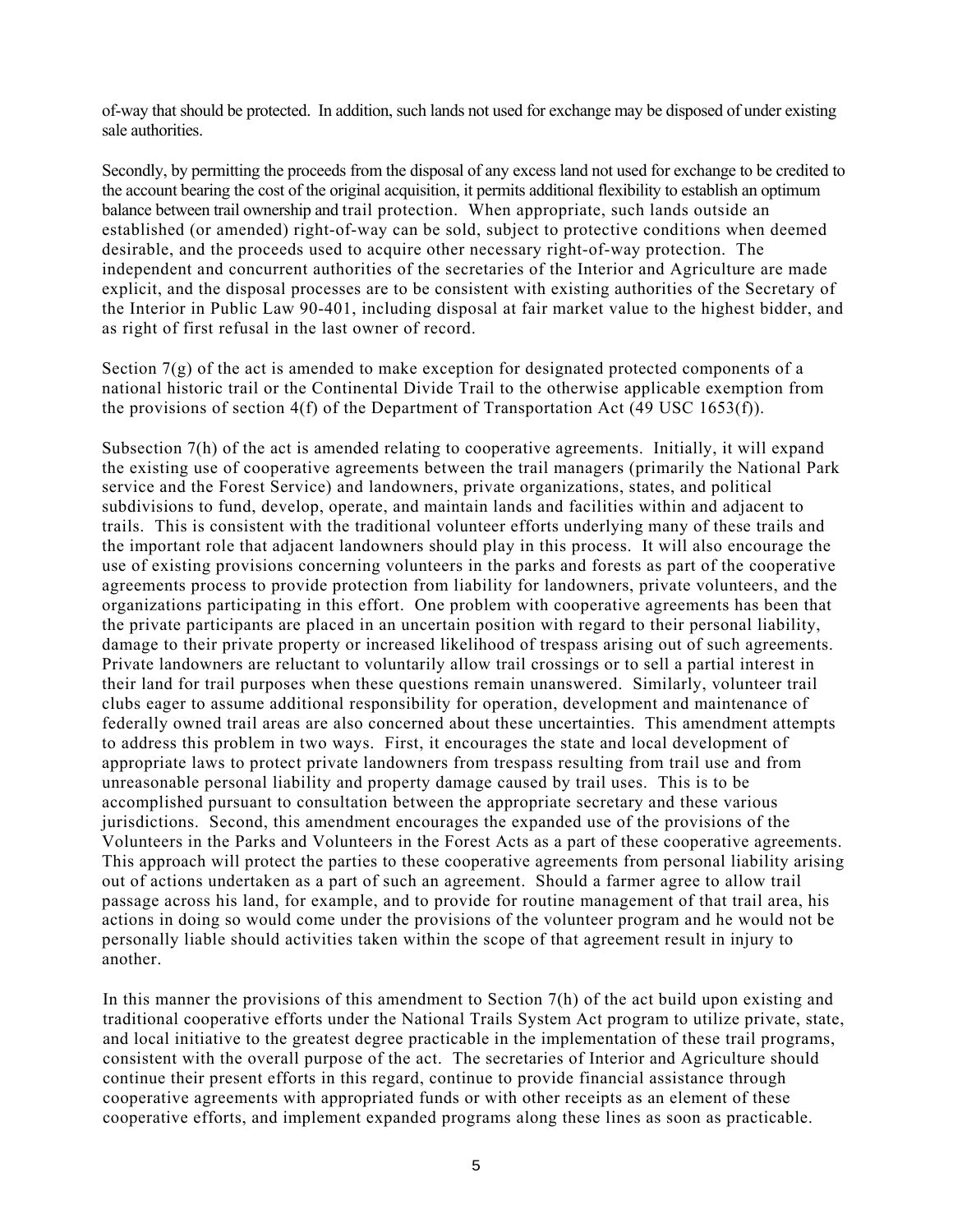Section 7(h) is amended to clarify that the appropriate secretary may utilize all cooperative authorities to work with governmental and private organizations in the acquisition and protection of trail lands. This language is particularly intended to encourage cooperation with private land trusts and similar conservation organizations in the protection of trail rights-of-way and adjacent lands.

Subsection 7(i) is amended to specify that the appropriate secretary responsible for the management of any segment of a component of the National Trails System may utilize the appropriate National Park System or National Forest System authorities in administering such segment. Consistent, of course, with the purposes of the act. The 'appropriate' secretary shall consult with states. The appropriate secretary may be either the secretary of Agriculture or the secretary of the Interior.

A new subsection 7(j) is added to specify various types of potential uses which may be allowed on specific components of the National Trails System. The uses listed are not intended to be all inclusive, but to illustrate the wide range of recreation pursuits which may be served by various trails. While the new subsection would permit the appropriate secretaries to allow trail bikes and other off-the-road vehicles on portions of the National Trail System, the Committee wishes to emphasize that this provision gives authority to the secretaries to permit such uses where appropriate, but that it must also be exercised in keeping with those other provisions of the law that require the secretaries to protect the resources themselves and the users of the system. It is intended, for example, that motorized vehicles will not normally be allowed on national scenic or historical trails and will be allowed on recreational trails only at times and places where such use will not create significant on-trail or off-trail environmental. Damage and will not jeopardize the safety of hikers, equestrians, or other uses or conflict with the primary purposes for which the trail, or the portion of the trail, were created.

A new subsection  $7(k)$  is added to encourage the donation and conveyance of land and easements by utilizing federal laws allowing for various tax benefits for such conveyances. This provision could be most advantageous in facilitating trail access and protection of rural landscapes in areas where the federal government is not actively involved in the acquisition of lands or the management of trails, and thereby encourage private sector initiatives in these endeavors. The subsection authorizes a wide variety of interests in land which can be utilized to protect trail areas and environs such as easements which would not require a qualified grantee to own fee title to appurtenant lands. This provision does not change existing tax law or regulations, but is intended to better define the types of interests in land that qualify under existing law when related to trail purposes. The Committee's intent is that easements donated pursuant to this provision shall have the same tax benefits to the donor as provided in public law 96-541.

Section 208 amends section 8 of the act to encourage the development of additional trails in conjunction with the provisions of the Railroad Revitalization and Regulatory Reform Act of 1976. This reflects the concern that previous congressional efforts have not been successful in establishing a process through which railroad rights-of-way which are not immediately necessary for active service can be utilized for trail purposes. This appears to be true despite the fact that these efforts have also been to preserve established railroad rights-of-way for future reactivation of rail service, to protect rail transportation corridors, and to encourage energy efficient transportation use. The key finding of this amendment is that interim use of a railroad right-ofway for trail use, when the route itself remains intact for future railroad purposes, shall not constitute an abandonment of such rights-of-way for railroad purposes. This finding alone should eliminate many of the problems with this program. The concept of attempting to establish trails only after the formal abandonment of a railroad right-of-way is self-defeating; once a right-ofway is abandoned for railroad purposes there may be nothing left for trail use. This amendment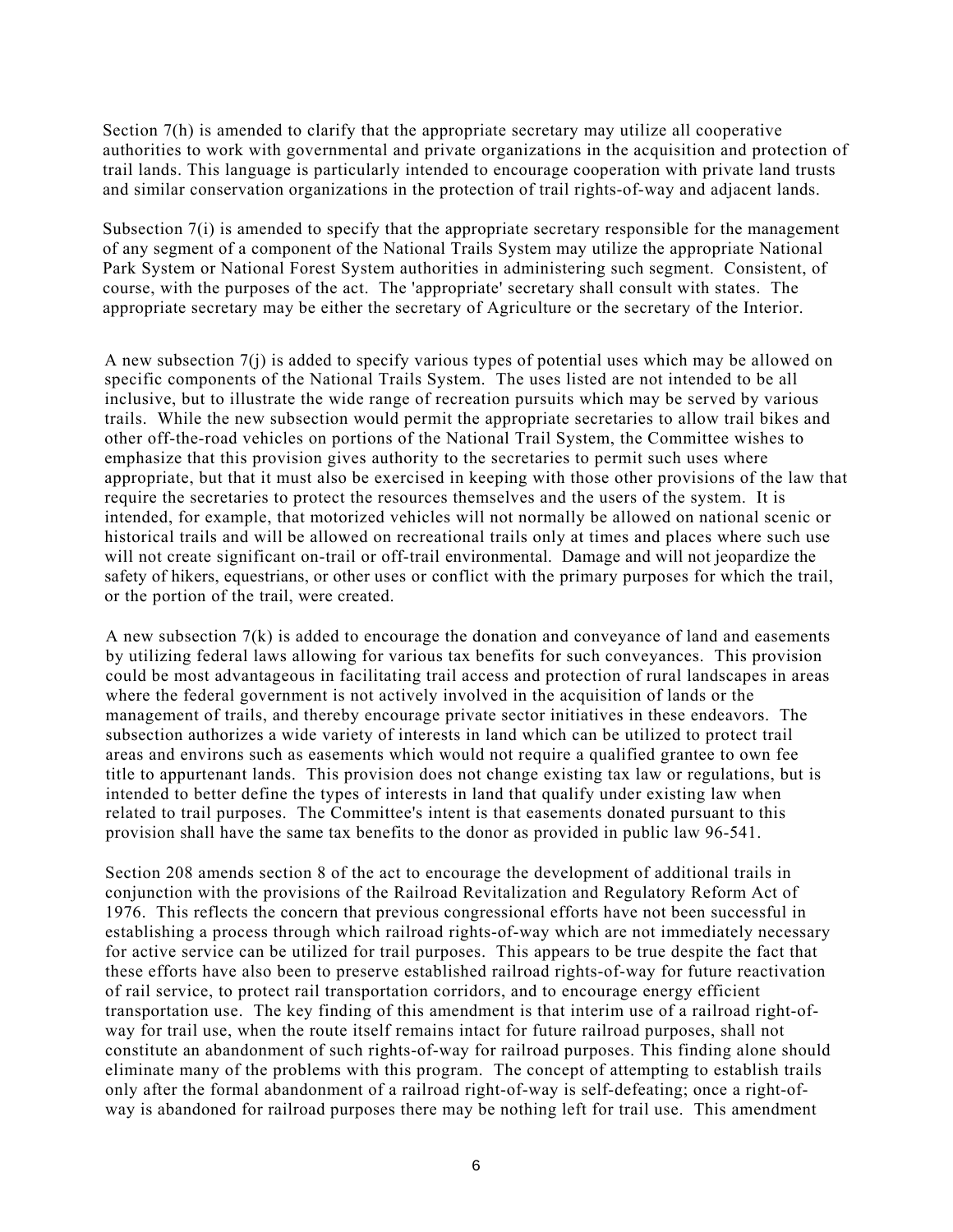would ensure that potential interim trail use will be considered prior to abandonment. If interim use of an established railroad right-of-way consistent with the National Trails System act is feasible, and if a state, political subdivision, or qualified private organization is prepared to assume full responsibility for the management of such right-of-way, for any legal liability, and for the payment of any and all taxes that may be levied or assessed against such right-of-way - that is, to save and hold the railroad harmless from all of these duties and responsibilities -- then the route will not be ordered abandoned.

This provision will protect railroad interests by providing that the right- of-way can be maintained for future railroad use even though service is discontinued and tracks removed, and by protecting the railroad interests from any liability or responsibility in the interim period. This provision will assist recreation users by providing opportunities for trail use on an interim basis where such situation exists.

Finally, both the amendments to section 7 (h) of the act and the inclusion of a new Section 11 extending volunteer assistance authorities should assist in this effort. To the degree a given right-ofway is established as national recreation, national scenic, or national historic trail, as otherwise provided by this act, Section 7 (h) provides broad cooperative agreement authority to the appropriate secretary to assist in this effort. In addition, trails which if so developed and maintained could qualify for designation as components of the National Trails System can also be assisted pursuant to the volunteer assistance program. In both cases, this assistance can address not only trail managers' concerns, but also those concerns of adjacent landowners.

Section 209 amends section 10 of the act, first by making correcting changes, then by authorizing the expenditure of funds to acquire necessary lands for one trail interpretation site in each state for each listed trail. The section is further amended to authorize necessary funding for the trails designated in this legislation. Up to \$500,000 may be appropriated for land acquisition along the Natchez Trace, and up to \$200,000 may be appropriated to develop the Natchez Trace Trail system itself.

Section 210 adds two new sections to the act. A new section 11 is added to encourage volunteer groups and individuals in the establishment, maintenance, and management, where appropriate, of trails both on public and private land. The secretaries are encourage to assist such volunteer efforts on existing components of the National Trails System as well as on trails which, once established, could qualify for the System. To achieve these objectives of volunteer encouragement, the secretaries are authorized and encouraged to utilize the provisions of the Volunteers in the Parks act of 1969 and the Volunteers in the Forest act of 1972 and Section 6 of the Land and Water Conservation Fund Act of 1965. The secretaries are encouraged to support a wide range of volunteer activities ranging prom planning, training, development, maintenance and management relating to trails, trail environs, and associated structure and facilities. To accomplish the support, the secretaries may utilize federal facilities, equipment, tools and technical assistance. A goal is to encourage volunteers by providing these facilities and services and thereby promote private support for these public recreational resources while decreasing the need for direct federal expenditures of money and manpower.

A new section 12 is added to include specific definitions of certain terms used elsewhere in the legislation. The inclusion of these definitions is intended to assist the administering agencies in carrying out their responsibilities under the act. Section 210 also allows other land managing agencies, besides the Park Service and Forest Service, to utilize the volunteer authorities granted by this section in the promotion of trail maintenance and use. The amendments will logically expend the use of volunteers to the Bureau of Land Management, Tennessee Valley Authority and other federal land managing agencies.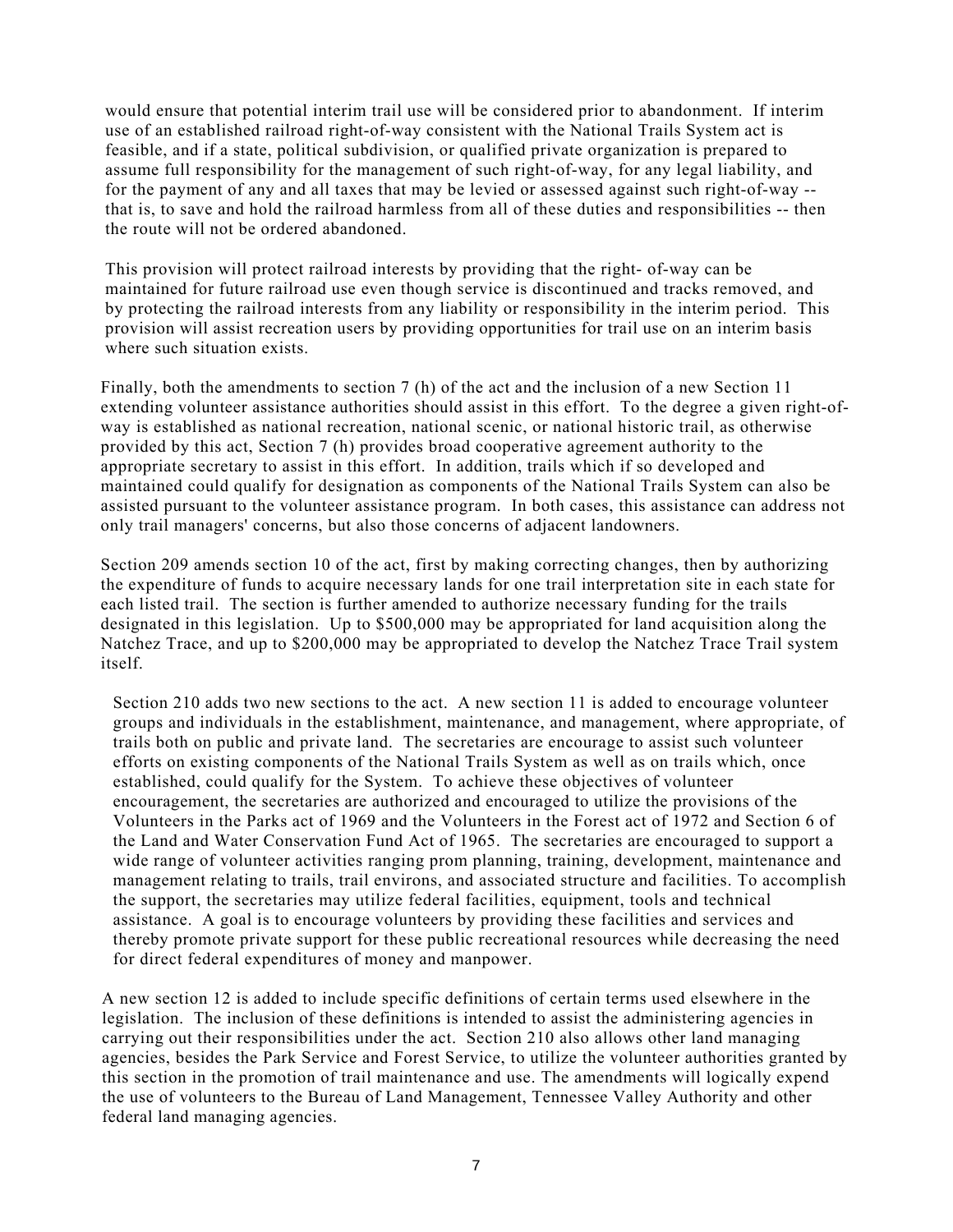Section 301 makes a Congressional finding that former Rep. Harold T. 'Bizz ' Johnson should be recognized for his efforts on behalf of outdoor recreation, and specifically cites his lengthy work on a trail project in the Susan River Canyon of California. Section 302 designates this specific project as the ''Bizz' Johnson Trail.' Section 303 directs the Secretary of the Interior to place an appropriate marker along the trail in recognition of 'Bizz' Johnson's contributions. Section 304 authorizes necessary sums for this purpose.

Section 401 recognizes the years of dedicated service and the constructive contributions of former Representative Roy Taylor to the conservation of America's outstanding natural, scenic, and historic resources. His pride in his North Carolina homeland assured his attention to opportunities to preserve its rich natural and cultural heritage, but his interest in conservation was never parochial. Much of his energy was devoted to the protection of scenic resources throughout the country. Few members of congress have contributed as much to the establishment of as many national parks, national lakeshores and seashores, scenic rivers and trails, or historic sites as Roy Taylor of north Carolina.

Section 402 commemorates these many contributions by designating a 39 000-acre tract of pristine forestland within the Nantahala National Forest in his honor. This portion of the forest was acquired to help serve the same objectives that Roy Taylor's service in Congress epitomizes -- protection of the Nation's 'crown jewels' for the use and enjoyment of the American people in perpetuity. Section 403 directs the Secretary of Agriculture working with local officials, to design and erect a suitable marker highlighting the many contributions of Roy Taylor to the conservation ethic -- both at home and throughout the country.

Section 404 authorizes and directs the Secretary of the Interior to make designations regarding the Roy Taylor Forest in publications produced for the Blue Ridge Parkway. In addition, this section authorizes the Secretary of the Interior to erect appropriate signs on the Blue Ridge Parkway to commemorate the contributions of Roy Taylor. The committee believes that section 404 is particularly appropriate, in that it reflects the close association of Roy Taylor with the National Park Service and, in particular, with the Blue Ridge Parkway. As chairman of the Subcommittee on National Parks and Recreation, Roy Taylor was perhaps more closely identified with national park issues than national forests. The committee understands that plans are underway for the construction of a major visitor center/administrative headquarters for the Blue Ridge Parkway in the vicinity of Asheville, North Carolina. The committee believes that this new facility would be an excellent place to commemorate the accomplishments of Roy Taylor in furthering our National Park System. The National Park Service should move expeditiously to complete the site and have the facility constructed and named in honor of Roy Taylor under the provisions of Section 404.

Section 405 authorizes the appropriation of such funds as may be necessary to implement the provisions of this title.

Section 501 commemorates the travels of William Bartram, an American naturalist. The secretary of the Interior is authorized to accept donations of trail markers and to place these markers at suitable locations on federal lands after consultation with the Bartram Trail Conference, state and local governments.

# **Inflationary Impact Statement and Budget Act Compliance**

While the provisions of S. 271, as recommended, authorize some relatively nominal expenditures in FY 1983 and smaller amounts in subsequent years, it mainly deals with refinements in the basic law creating the National Trails System which seem appropriate after several years of experience with this program. Taken in the context of the overall budget, the funding involved is so insignificant that the Committee believes no inflationary impact will result from the enactment of this legislation. The analysis of the Congressional Budget Office, which the Committee adopts as its own, follows: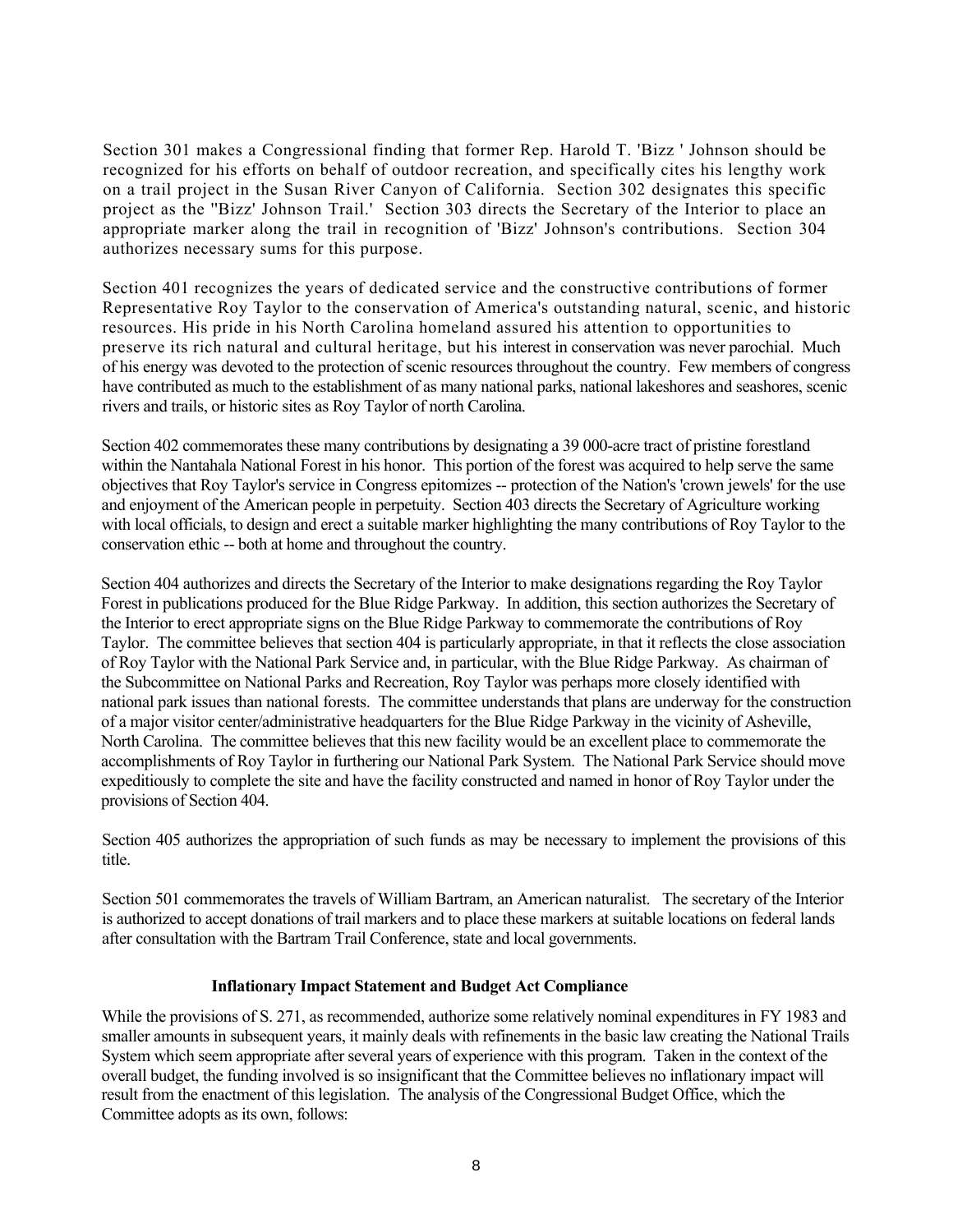## **Congressional Budget Office -- Cost Estimate, March 8, 1983 .**

1.Bill number: S. 271.

2. Bill Title: An act to amend the National Trails System Act by designating additional national scenic and historic trails, and for other purposes.

3. Bill Status: as ordered reported by the House Committee on Interior and Insular Affairs, March 2, 1983. 4.Bill purpose: This bill establishes three new scenic trails, assigns names for a trail and a forest area and requires studies of six new trail routes. It directs the secretary of the Interior to submit to the Congress a National Trails System plan at the beginning of every odd numbered fiscal year beginning in fiscal year 1985 and continuing every second fiscal year thereafter. The bill expands the scope of the management plans for new trails to include plans for protecting certain historic sites and developing the trails.

S. 271 authorizes the appropriation of \$2.5 million for acquiring lands and developing the Natchez Trace Trail, and such sums as may be necessary to implement the remaining requirements of the bill. The authorization is effective for the fiscal year beginning on October 1, 1983 and for subsequent fiscal years.

5 . Estimated cost to the federal government: [fn1a] (tabular or

graphic material set forth at this point is not displayable.

The costs of this bill fall within budget function 300.

Basis of estimate: it is assumed for the purpose of this estimate that S. 271 will be enacted in fiscal year 1983 and that the full amounts authorized will be appropriated for fiscal year 1984. The estimated authorization for fiscal year 1984 includes the \$2.5 million authorized for acquiring and developing the Natchez Trace Trail and another \$0.2 million for developing the Florida Trail. It is assumed that these funds will be spent over a three-year period, consistent with the pattern of similar programs. The Forest Service (FS) participates in no land acquisition activities for the Florida Trail. Based on the most recent data available from the National Park Service (NPS), the cost of developing the Potomac Heritage Trail is expected to be insignificant. However, additional costs for the development of Potomac Heritage Trail may become evident once NPS has completed a study of the project. An additional \$0.7 million is estimated to be necessary for the studies of five of the six trail routes. This estimate assumes that no additional costs will be incurred for the study of the Beale Wagon Road, because the bill directs the FS to complete this study as part of the ongoing planning process. The funds for the studies are expected to be disbursed over a four-year period.

The initial National Trails System plans are expected to cost approximately \$90,000 each. The cost of these bi-annual plans are expected to drop to about \$30,000 by fiscal year 1987 when the necessary data base would be in place. These expenses are expected to be incurred over two years. The management plans associated with the new scenic trails are expected to cost \$150,000 in fiscal year 1984, with expenses to be incurred over a two-year period. The remaining provisions in the bill are not expected to add significant costs to the NSP or FS programs. The costs associated with erecting markers and revising documents for the new name assignments of a trail and a forest area are estimated to be negligible. Provisions allowing for trail interpretation sites are not expected to increase costs because both agencies presently are authorized to provide such facilities in the areas through which the trails pass.

 6. Estimated cost to state and local governments: enactment of this bill will have no significant impact on the budgets of state and local governments.